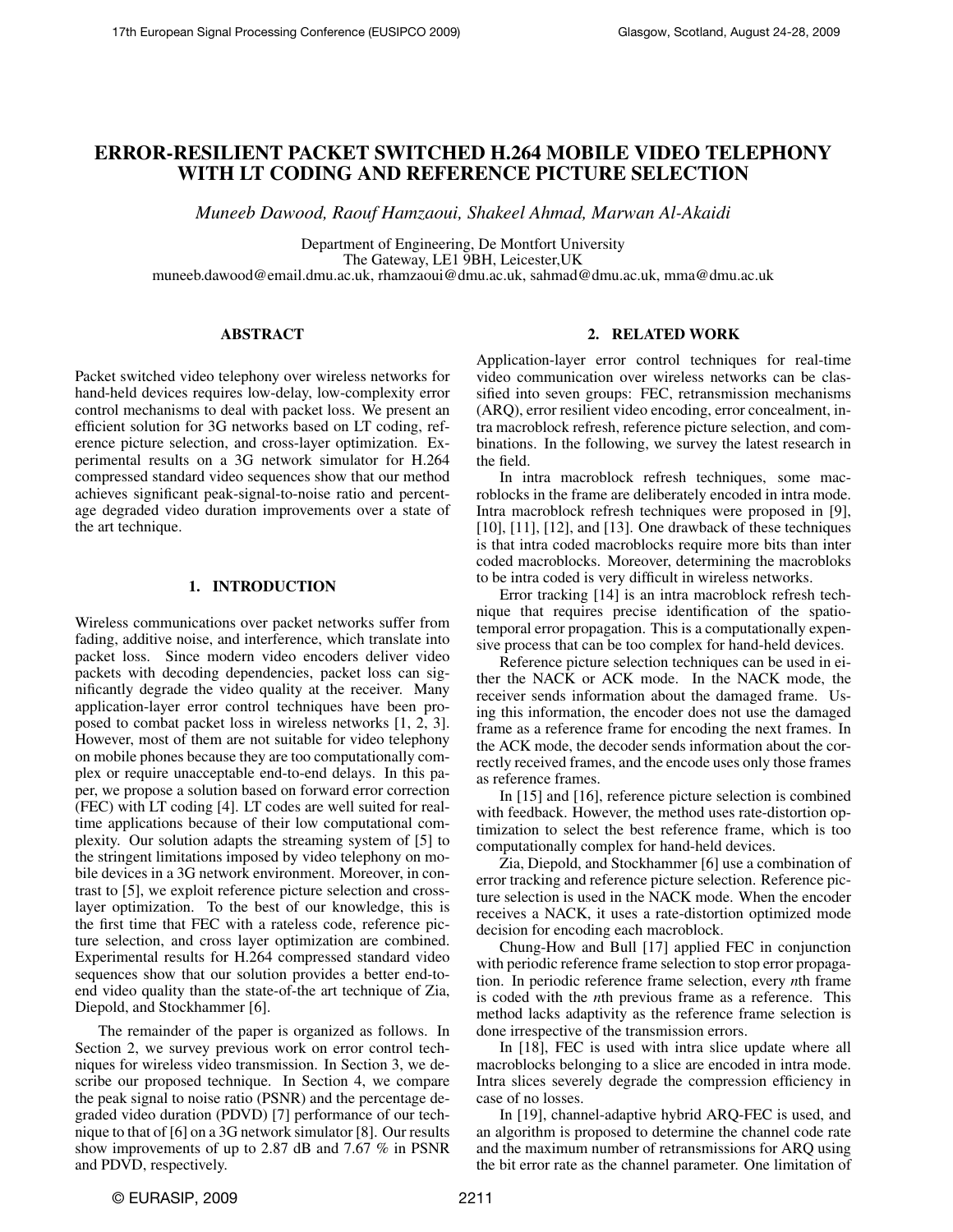

Figure 1: Proposed video transmission system.



Figure 2: Packetization.

this technique is that it does not stop error propagation.

ated retroactive decoding to stop error propagation. This technique is too computationally complex for hand-held de-In [20], FEC and retransmission are used with accelervices.

#### Depacketization 3. PROPOSED METHOD

(NAL) units. The NAL units corresponding to a fixed numare given to the H.264 video encoder which compresses them and generates a sequence of Network Abstraction Layer transmission system. At the sender side, live video frames Figure 1 shows the block diagram of the proposed video ber of input frames form a source block.

the probability of decoding success by virtually increasing the number of source symbols. LT encoding is applied to the source block to generate encoded symbols. The performance of standard LT coding is enhanced with block duplication [21]. This method increases

The encoded symbols are packetized into IP/UDP/RTP packets (Figure 2). The first two bytes of the RTP payload contain the block ID of the source block to which the encoded symbols belong. The next two bytes of the RTP payload contain the sequence number of the first encoded symbol in the RTP packet. The following two bytes indicate the size of the source block.

The IP/UDP/RTP header is compressed with robust header compression [22] and a two-byte Packet Data Convergence Protocol (PDCP) header is appended to the resulting IP packet to form a Radio Link Control Service Data Unit (RLC-SDU). The RLC-SDU is mapped onto Radio Link Control Protocol Data Units (RLC-PDUs) (Figure 2). The mapping of an RLC-SDU onto RLC-PDUs is done such that if an RLC-PDU contains the last byte of an RLC-SDU and not all the bytes in the RLC-PDU have been used, then the first byte of the next RLC-SDU is concatenated to the last byte of the previous RLC-SDU in the same RLC-PDU. Thus an RLC-PDU may contain data of more than one RLC-SDU. RLC-PDU are transmitted over a 3G network. Due to bit errors in a received RLC-PDU, all IP packets that are partially or fully mapped to it are lost.

IP packets that are received correctly are passed to the LT decoder. If enough encoded symbols are received, LT decoding will be successful, and all NAL units associated to the source block are recovered.

If LT decoding is not successful, all NAL units associated to the source block are considered to be lost and the video decoder uses frame freeze concealment to replace all frames in the failed source block by the last successfully decoded frame. In this case, a mismatch of reference frames between the sender and receiver occurs, which results in spatiotemporal error propagation. To mitigate it, a variant of the reference picture selection technique [23] is used. The receiver sends a feedback that contains the block ID of the last successfully received block, allowing the transmitter to update the reference frame. This is illustrated in Figure 3. Here source block 2 cannot be decoded. The H.264 decoder conceals the lost frames in source block 2 by the last successfully received frame, which is frame number 2. The receiver sends feedback to the sender. The feedback reaches the encoder when it is about to encode frame number 7 which belongs to source block 4. Using the feedback information, the encoder uses frame number 2 as reference frame for encoding frame number 7. The following frames are encoded normally. Hence spatio-temporal error propagation is stopped. This method requires storing a few recently decoded frames at the sender and receiver.

To send the feedback data, we use RTP header extension [24] in the upstream video traffic (video is sent in both ways since the proposed system is for conversational applications). Eight bytes are added to the RTP payload, two of which indicate the block ID (and hence the frame number) of the frame the encoder should use as a reference to stop error propagation. The other six bytes are RTP header extension syntax. The feedback is sent in five consecutive RTP packets to make the feedback robust to transmission errors.

To further improve the performance of our system, we apply cross layer optimization (Figure 4). The idea is to map one IP packet into exactly one RLC-PDU. In this way, when an RLC-PDU is lost, only one IP packet is lost.

Since LT codes are rateless, the number of encoded symbols that are generated can be chosen such that all the encoded symbols corresponding to one source block are packed into an integral number of equally sized IP packets.

Since the feedback is sent through the upstream video, for an IP packet containing the feedback, the number of encoded symbols is adjusted such that the IP packet size is convenient for cross-layer optimization.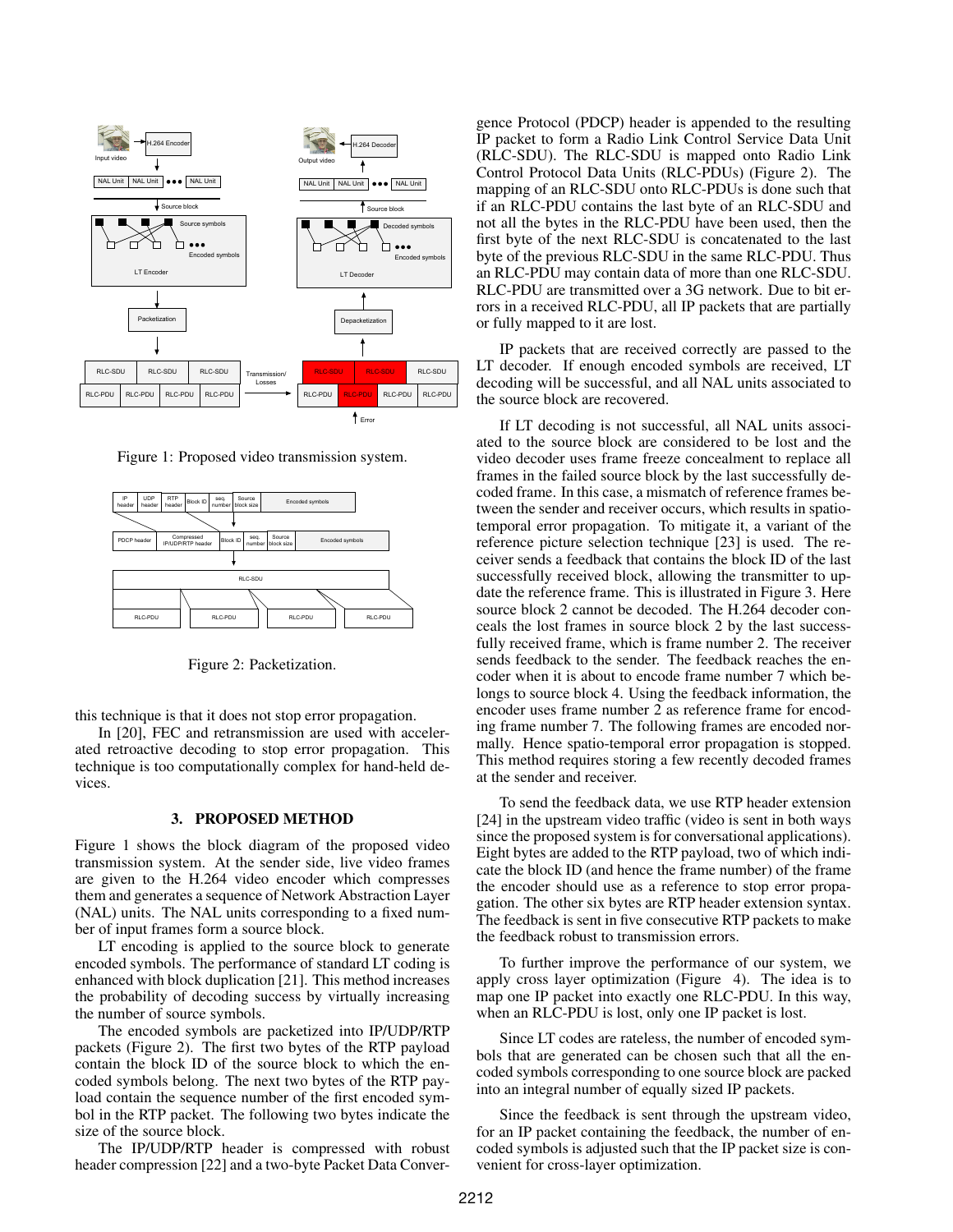

Figure 3: Reference picture selection.



Figure 4: Cross-layer optimization.

## 4. RESULTS

We compared our results to those of the state of the art technique of [6]. A 3G channel simulator [8] was used for the experiments. The simulator assumes robust header compression [22] to compress the 40-byte IP/UDP/RTP header into 3 bytes. Losses based on traces are applied to the RLC-PDUs. When an RLC-PDU is not received correctly, any IP packet that is mapped to it is discarded.

We provide experimental results for the video sequences Stunt containing 240 frames at 15 frames per second (fps) and Party containing 360 frames at 12 fps. Both video sequences are in QCIF YUV 4:2:0 format. We used the Nokia H.264 video coder with the following settings: one slice per frame, one reference frame, no rate-distortion optimization, no sub 8x8 coding modes, motion vector range equal to 8 pixels, CAVLC entropy encoding. The first frame was encoded as an I frame and the remaining frames were encoded as P frames.

As in [6], the bit rate of the radio access bearer was 128 kbps and the Transmission Time Interval (TTI) was 20 ms, giving a radio frame size of 320 bytes.

A source block corresponded to the NAL units of two video frames. This number was chosen as a compromise between LT coding efficiency which needs a large number of source symbols and frame buffering delay which increases with increasing number of frames. The size of an LT symbol was set to one bit. The Robust Soliton Distribution was used with constants  $c = 0.1$  and  $\delta = 0.5$ . Two expanding factors [21] were used (1 and 8). An expanding factor of 1 means no source block duplication, and an expanding factor of 8 means that the source block is duplicated seven times. Block duplication increases the LT decoding efficiency by increasing the number of edges in the graph of the code. However, this also results in an increase in encoding and decoding time.

The number of encoded symbols in an IP packet was equal to 309 bytes. This is obtained by subtracting the PDCP header size (2 bytes), the compressed IP/UDP/RTP header size (3 bytes), and the LT information overhead (6 bytes) from the RLC-SDU size (320 bytes).

The target LT redundancy was 35 %. This high level of FEC redundancy was chosen to achieve good error resilience over RLC-PDU loss rates in the range [0,5%]. For a transmission rate of 128 kbps, this gave an average video source rate of 89 and 90.3 kbps for the Stunt and Party video sequences, respectively.

We used the cross-layer optimization technique described in the previous section. Thus, for each source block, the number of encoded symbols in bytes was chosen to be an integral multiple of 309 bytes and as close as possible to the number giving an LT redundancy of 35%. If an RTP packet contained feedback information the number of encoded symbols in the packet was adjusted accordingly.

Both the Forward Trip Time (FTT) and Backward Trip Time (BTT) were fixed to 50 ms, which are typical values for HSPA [25].

In [6], two methods are presented; IEC1 gives the best PSNR results, while IEC2 gives the best PDVD results. The PDVD is an alternative objective measure proposed by 3GPP [7]. It indicates the percentage of the time the video was corrupted due to packet losses. Figures 5 and 6 compare our PSNR results to those of IEC1. Figures 7 and 8 compare our PDVD results to those of IEC2. When the RLC-PDU loss rate was zero, the PSNR of IEC1 was greater because the source rate was higher (no channel coding is used in the approach of [6]). However, the source coding efficiency of IEC1 and IEC2 is penalized by the use of smaller slice size (200 bytes per slice) and smaller packet size (leading to larger header overhead). As the RLC-PDU loss rate increased, our method had significantly better PSNR and overall better PDVD results. The improvement in PSNR and PDVD reached 2.45 dB and 1.28 %, respectively for Stunt and 2.87 dB and 7.67 %, respectively for Party.

The frame rate of the Stunt video sequence was 15 fps, giving a frame buffering time of 66.6 ms. Since the RTT was 100 ms, the transmission time of the source block was 120 ms (7 RLC-PDU frames, in average, sent with a TTI of 20 ms), and the time required to declare an LT decoding failure was 30 ms in average, the feedback typically reached the sender after it had encoded six frames. Thus an LT decoding failure affected six frames before the encoder used the feedback information to stop error propagation. In the rare event where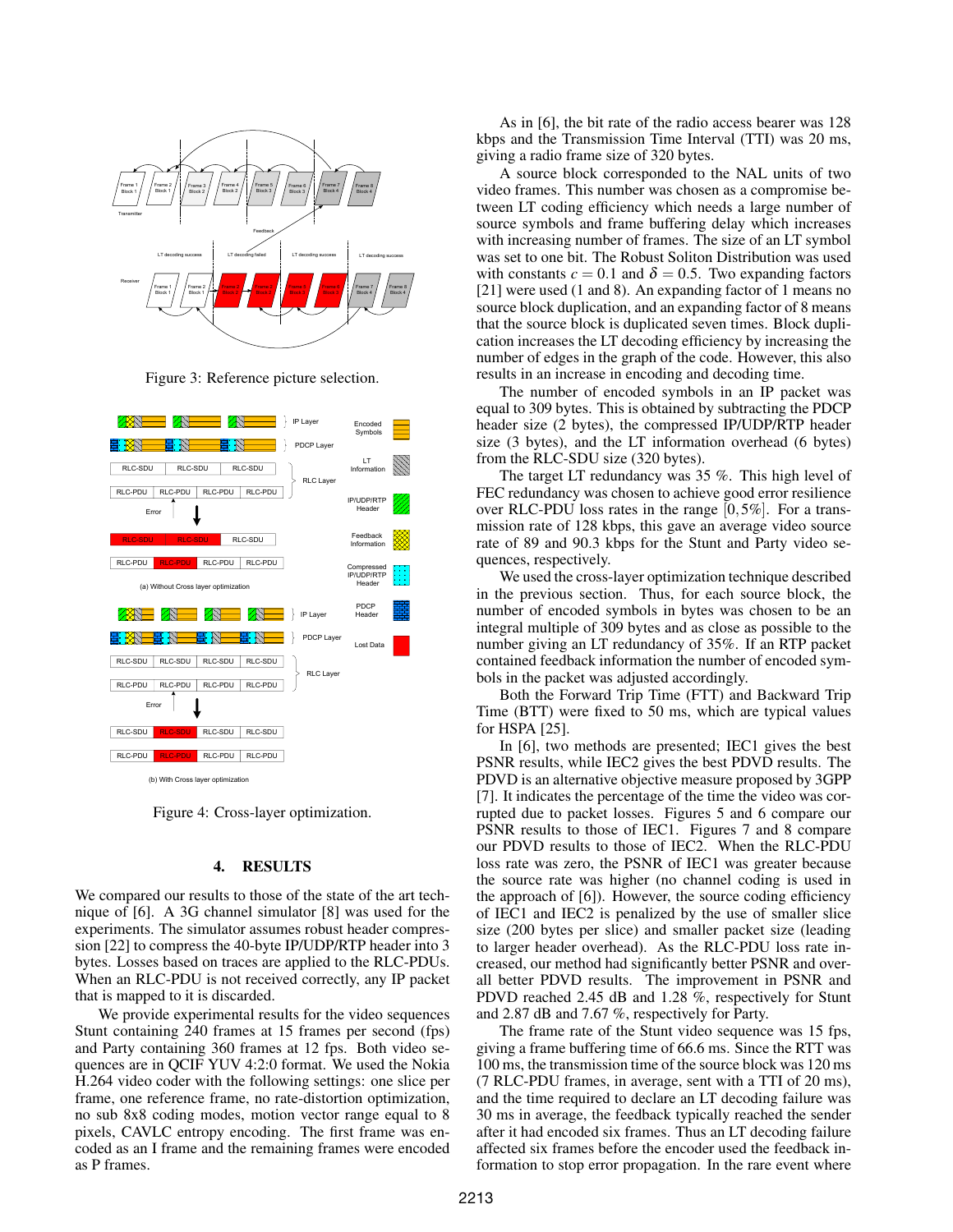

Figure 5: Average Y-PSNR as a function of the RLC-PDU loss rate for the Stunt sequence.



Figure 6: Average Y-PSNR as a function of the RLC-PDU loss rate for the Party sequence.

the first three RTP packets containing the feedback were lost, the error was propagated to seven frames.

The frame rate of the Party video sequence was 12 fps, giving a frame buffering time of 83.3 ms. Here the feedback reached the sender after it had encoded five frames. In the rare event where the first three RTP packets containing the feedback were lost, the error was propagated to six frames.

For Stunt, the average source block size was 12,064 symbols. Using LT coding with expanding factor 8 gave improvement in PSNR and PDVD over LT coding without duplication for nearly all RLC-PDU loss rates. The improvement in PSNR at RLC-PDU loss rate 5% was largest because for this loss rate, the received overhead is smallest, making block duplication more useful.

For Party, the average source block size was 14,960 symbols. Because the number of source symbols was large, LT coding with block duplication gave only a small improvement in PSNR and PDVD over LT coding without duplication.

Finally, we note that because the source block size was larger for Party than for Stunt, LT coding was more efficient for the first sequence, leading to better PSNR and PDVD performance.



Figure 7: PDVD as a function of the RLC-PDU loss rate for the Stunt sequence.



Figure 8: PDVD as a function of the RLC-PDU loss rate for the Party sequence.

## 4.1 End to end delay analysis

Table 1 shows the end to end delay components of our system on a PC with Core 2 Duo 1.83 Ghz and 1 GB RAM. For Stunt, the total end to end delay was always below 400 ms, which is the maximum delay specified by 3GPP for conversational applications [26]. For Party, the end to end delay was above 400 ms. The end to end delay can easily be reduced by decreasing the LT decoding time, which is the main contributor to the overall end to end delay.

A more efficient implementation of LT decoding is given in [27]. For a source block size of 1,000,000, the authors report a decoding time of 37 s on a Pentium 4 1.7 GHz, 512 MB RAM as compared to 327 s on our more powerful machine.

This analysis shows that an implementation of our system on hand-held devices with an end to end delay below 400 ms can be achieved.

## 5. CONCLUSIONS

We presented an error resilience technique for real-time video communication over 3G networks. The method uses LT coding, reference picture selection to stop error propagation, and IP packet size optimization to minimize the effects